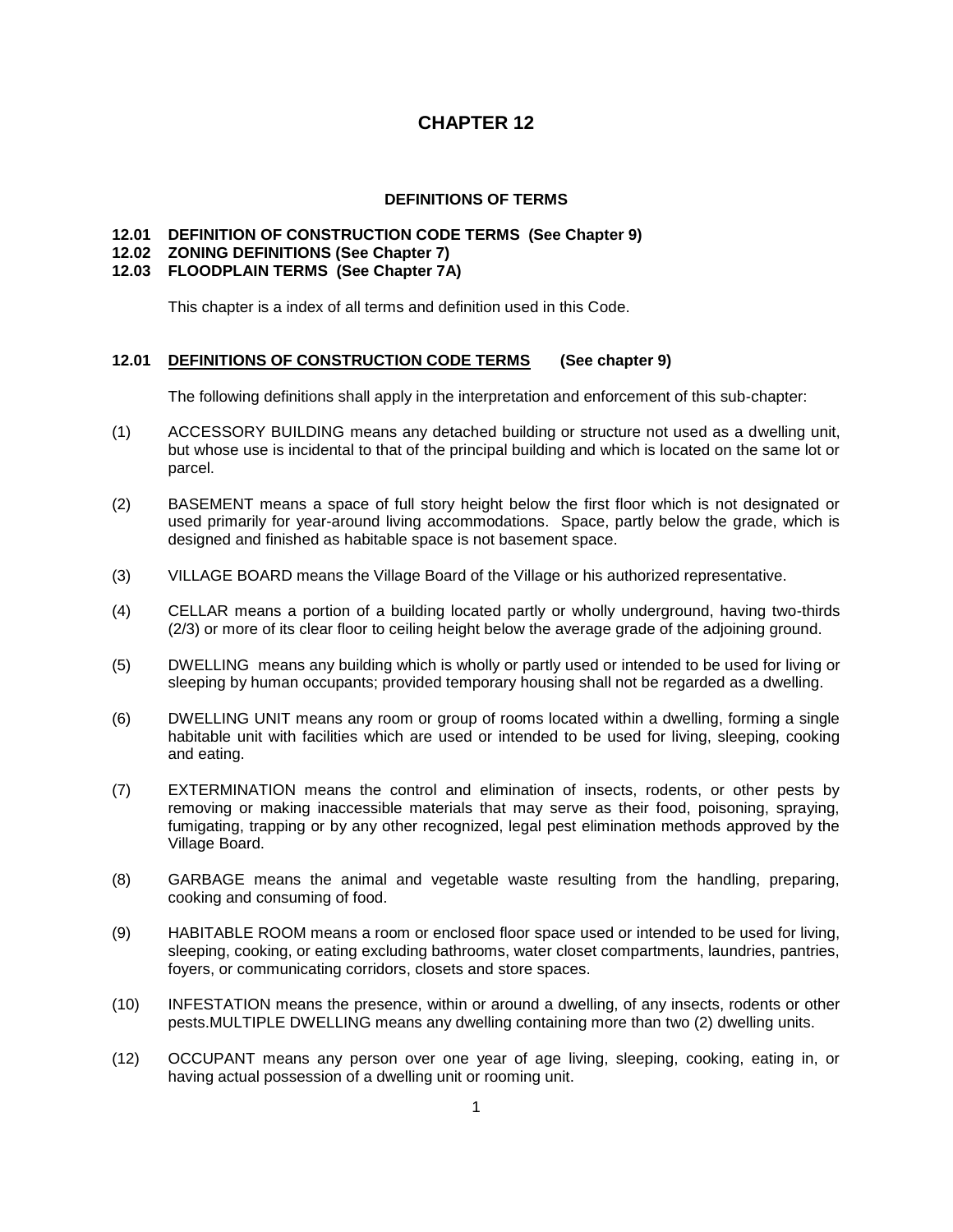- (13) OPERATOR means any person who has charge or care of a building, or part thereof, in which dwelling units or rooming units are offered for rent.
- (14) OWNER means any person who, alone, jointly or severally:
	- (A) Shall have legal title to any dwelling or dwelling unit, with or without accompanying actual possession thereof; provided, whenever the dwelling pr dwelling unit is subject to conditional sales contract, lease with option to purchase, or any other form of written contract under the terms of which any person is entitled to a conveyance of legal title upon payment of a specified sum, Aowner@ shall mean the person who shall have such a contractual right or equitable title, rather than the person holding the legal title; or
	- (B) Shall have charge or carte of any dwelling or dwelling unit, as owner, agent of the owner, as personal representative, administrator, trustee, receiver or guardian of the estate of the owner. Any person representing the owner shall comply with the provisions of this sub-chapter and of the rules and regulations adopted pursuant thereto, as if he were the owner. Any person acting as the agent of the owner shall not be construed to be the owner within the terms of this sub-chapter, but shall be bound to notify the owner, by means of a registered letter addressed to the owner at his last known address, of any order or notice to be issued by the Village Board relating to the property of the owner.
- (15) PLUMBING means all of the following supplied facilities and equipment: gas pipes, gas-burning equipment, water pipes, garbage disposal units, waste pipes, water closets, sinks, installed dishwashers, lavatories, bathtubs, shower baths, installed clothes washers, catch basins, drains, vents, and any other similar supplied fixtures, together with all connections to water, sewer or gas lines.
- (16) RUBBISH means combustible and noncombustible waste materials, except garbage; and the term shall include the residue from the burning of wood, coal, coke and other combustible material, paper, rags, cartons, boxes, wood, excelsior, rubber, leather, tree branches, yard trimmings, tin cans, metals, mineral matter, glass crockery, and dust.

(17) SUPPLIED means paid for, furnished or provided by or under the control of the owner or operator.

- (18) TEMPORARY HOUSING means any tent, trailer or other structure used for human shelter designated to be transportable which is not attached to the ground, to another structure or to any utilities system on the same premises for more than thirty (30) consecutive days.
- (19) MEANING OF CERTAIN WORDS. Whenever the words Adwelling@, Adwelling unit@, or Apremises@ are used in this sub-chapter, they shall be construed as though they were followed by the words Aor any part thereof.@
- (20) Except for those terms specifically defined in this sub-chapter, the definitions set forth in the State Building Code, State Plumbing Code and State Electrical Code, which are adopted by reference in Chapters 14, 15 and 16, respectively, of this Code, are hereby adopted by reference.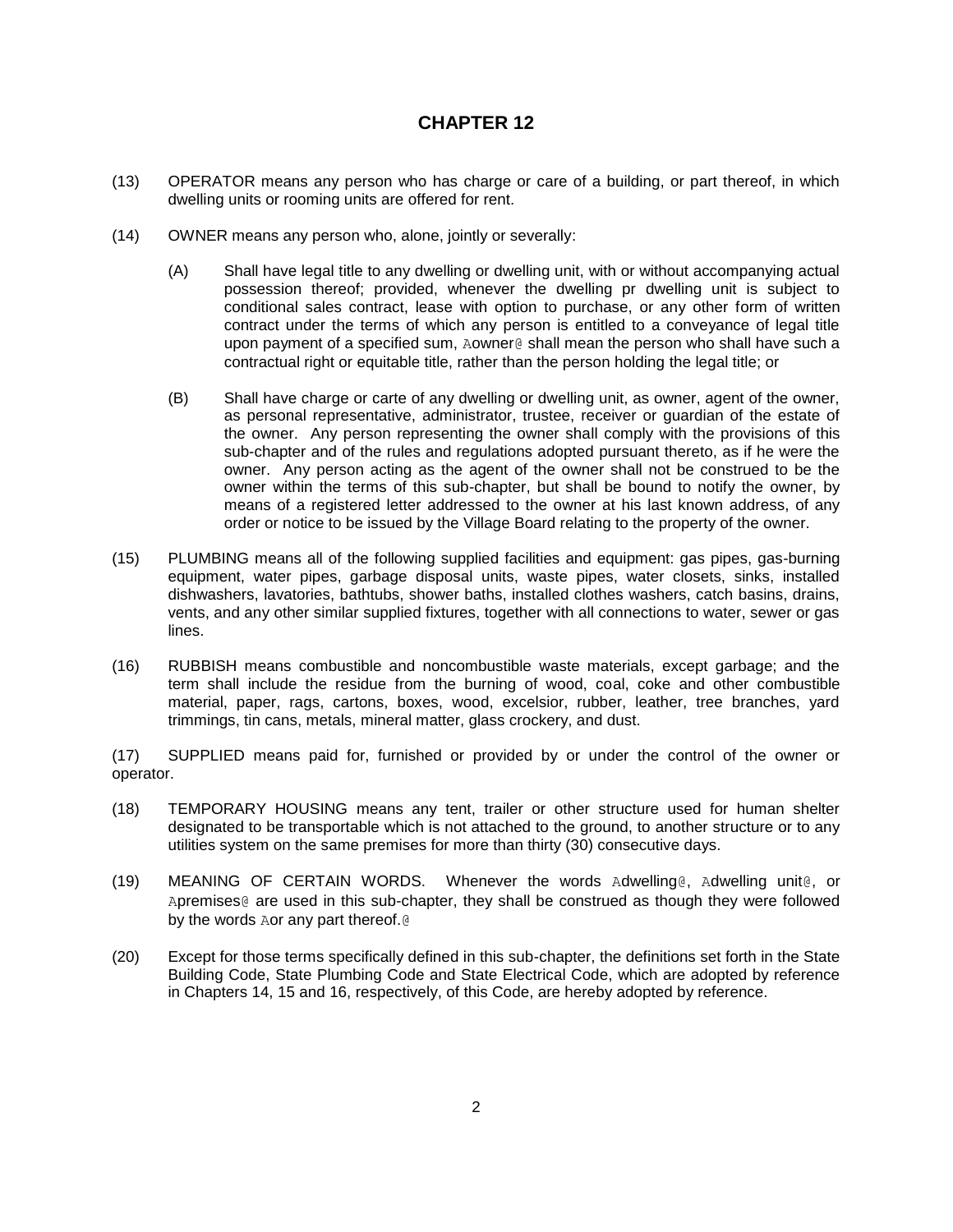#### **12.02 ZONING DEFINITIONS CHAPTER 7**

- (1) ACCESSORY USE OR STRUCTURE means a use of detached structure subordinate to the principal use of structure, land or water and located on the same lot or parcel serving a purpose customarily incidental to the principal use or the principal structure. When an accessory building is a part of the main building or is substantially attached thereto, the side yard and rear yard requirements of the main building shall be applied to the accessory building.
- (2) ALLEY means a special public right of way affording only secondary access to abutting properties, said right of way being less than twenty-one (21) feet wide.
- (3) APARTMENT HOUSE: See MULTIPLE DWELLING.
- (4) AUTOMOBILE SERVICE STATION means a building or place of business where gasoline, oil and gases, batteries, tire and automobile accessories are supplied and dispensed directly to the motor vehicle trade at retail and where minor repair service is rendered.
- (5) BASEMENT means that portion of any structure located partly below the average adjoining lot grade.
- (6) BED AND BREAKFAST ESTABLISHMENT means a building that provides four (4) or fewer sleeping rooms for temporary occupancy for compensation by transient guests who are traveling for business or pleasure and is the owner=s personal residence and is occupied by the owner at the time of the rental.
- (7) BOARDINGHOUSE means a building other than a hotel or restaurant where meals or lodging are regularly furnished by prearrangement for compensation for three (3) or more persons not members of a family, but not exceeding twelve (12) persons and not open to transient customers.
- (8) BUILDING means any structure used, designed or intended for protection, shelter, enclosure or support of persons, animals or property. When a building is divided into separate parts by unpierced walls extending from the ground up, each part shall be deemed a separate building.
- (9) BUILDING AREA means the total living area bounded by the exterior walls of a building at the floor levels, but not including basement, utility rooms, garages, porches, breezeways and unfinished attics.
- (10) BUILDING HEIGHT means the vertical distance measured from the mean elevation of the finished lot grade along the street yard face of the structure or from the curb level in the front of lot, whichever is higher, to the point of flat roofs; to the mean height level between the eaves and ridges of gable, gambrel hip and pitch roofs; or to the deckline of the mansard roofs.
- (11) BULKHEAD LINE means a geographic line along a reach of navigable body of water that has been adopted by a Village ordinance approved by the Department of Natural Resources, pursuant to Wis. Stat. ' 30.11, and which allows complete filling on the landward side except where such filling is prohibited by the floodway provisions of this chapter.
- (12) CENTERLINE means a line equidistant from the edge of the median separating the main traveled ways of an existing or planned divided road or highway, or the center line of the main traveled way of a non-divided road or highway.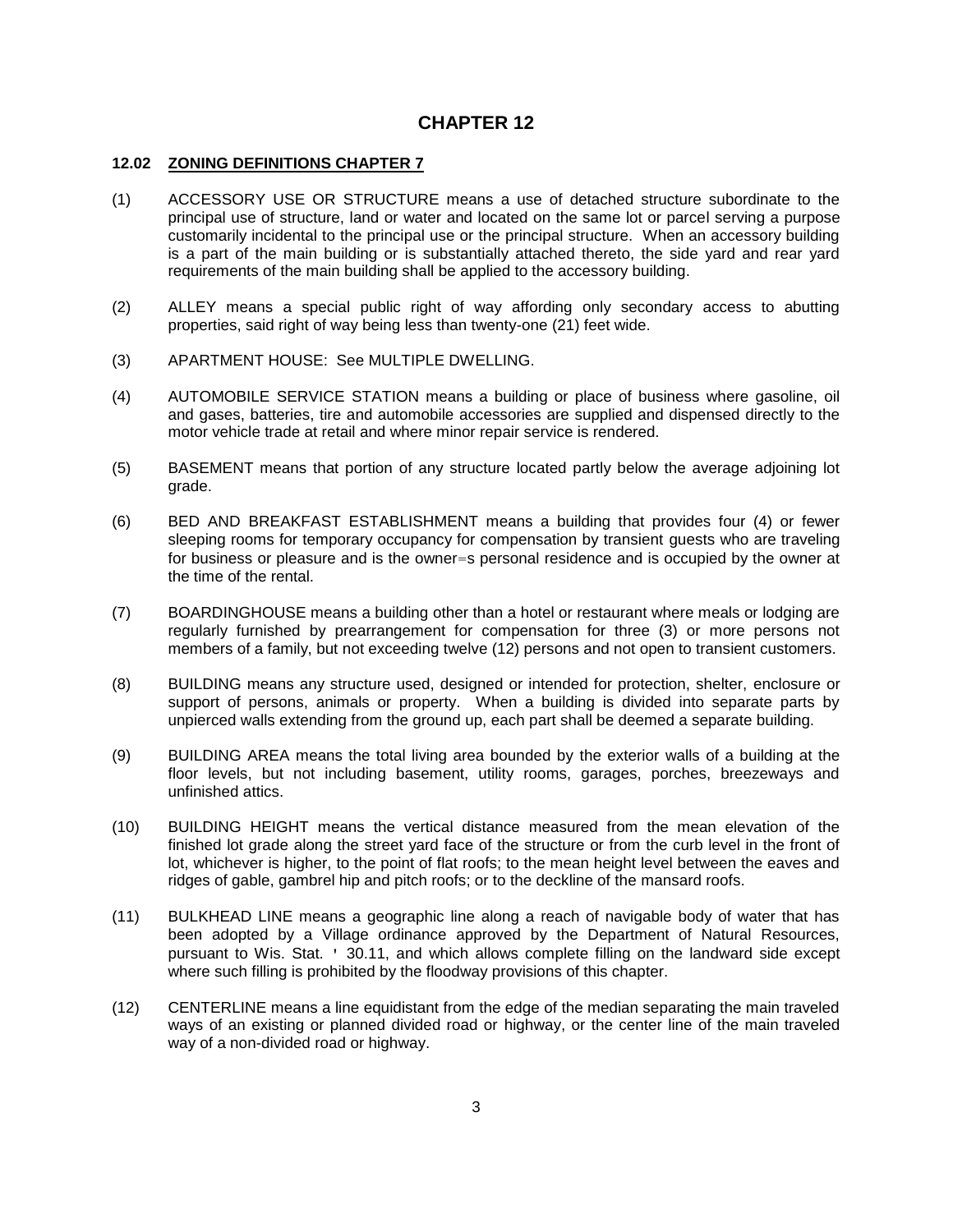- (13) CHANNEL means a channel is a natural or artificial watercourse with definite bed and banks to confine and conduct the normal flow of water.
- (14) CLOTHING REPAIR SHOPS means shops where clothing is repaired, such as shoe repair shops, seamstresses, tailor shops, shoe shine shops and clothes pressing shops, but non employing over five (5) persons.
- (15) CLOTHING STORES means retail stores where clothing is sold, such as department stores, dry goods and shoe stores and dress, hosiery and millinery shops.
- (16) COMMUNITY means the Village of Rock Springs.
- (17) CONDITIONAL USES means uses of a special nature as to make impractical their predetermination as a principal use in a district.
- (18) CORNER LOT means a lot abutting two (2) or more streets at their intersection provided that the corner of such intersection shall have an angle of 135 or less, measured on the lot side.
- (19) DEVELOPMENT means any man-made change to improved or unimproved real estate, including, but not limited to, construction of or additions or substantial improvements to buildings, other structures, accessory uses, the placement or mobile homes, mining dredging, filling, grading, paving, excavation or drilling operations, deposition of materials.
- (20) DWELLING, ONE-FAMILY means a detached residence designed for or occupied by one family only.
- (21) DWELLING, TWO-FAMILY means a residence designed for or occupied by two (2) families only, with separate housekeeping and cooking facilities for each.
- (22) DWELLING, MULTIPLE-FAMILY means a residence designed for or occupied by three (3) or more families with separate housekeeping and cooking facilities for each, including row houses, apartment houses and apartment hotels.
- (23) DWELLING UNIT means one or more rooms, including cooking facilities, and sanitary facilities in a dwelling structure designed as a unit for occupancy by not more than one family for living and sleeping purposes.
- (24) EMERGENCY SHELTER means public or private enclosures designed to protect people from aerial, radiological, biological or chemical warfare or fire, flood, windstorm, riots and invasions.
- (25) ENCROACHMENT/FLOODWAY LINES means encroachment lines are limits of obstruction to flood flows. These lines are both sides of and generally parallel to the stream. The lines are established by assuming that the area landward (outside) of the encroachment lines will be ultimately developed in such a way that it will not be available to convey flood flows.
- (26) END OF TAPER means the point of intersection between the outer edges of the ramp pavement and the mainline pavement.
- (27) EQUAL DEGREE OF HYDRAULIC ENCROACHMENT means the effect of any encroachment into the floodway must be computed by assuming an equal degree of hydraulic encroachment on the other side of a river or stream for a significant hydraulic reach. This computation assures the property owners up, down or across the river or stream will have the same rights of hydraulic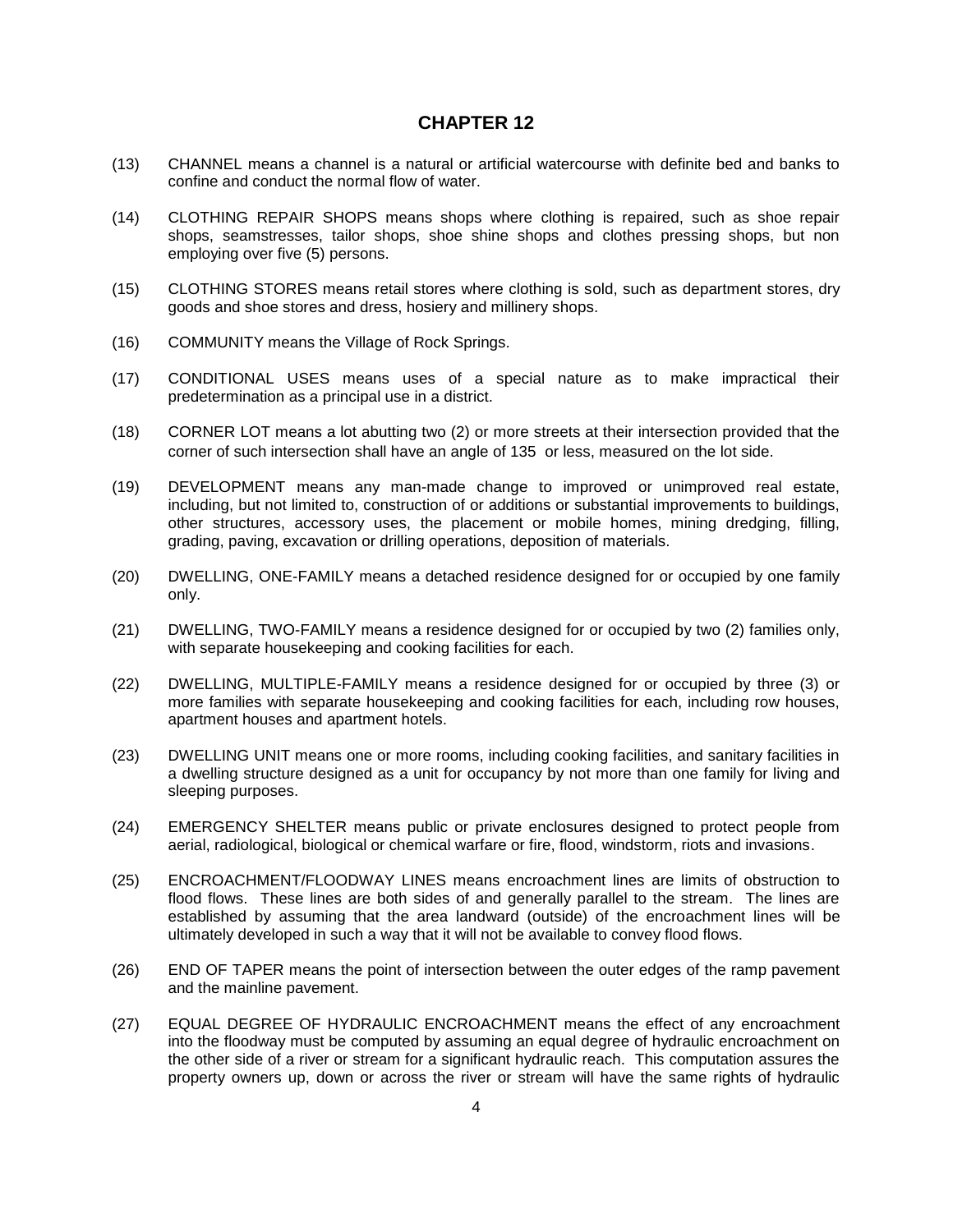encroachment. Encroachments are analyzed on the basis of the effect upon hydraulic conveyance, not the distance the encroachment extends into the floodway.

- (28) ESSENTIAL SERVICES means services provided by public and private utilities necessary for the exercise of the principal use or service of the principal structure. These services include underground, surface, or overhead gas, electrical, steam, water, sanitary sewage, storm water drainage, communication systems, and accessories thereto such as poles, towers, wires, mains, drains, vaults, culverts laterals, sewers, pipes, catch basins, water storage tanks, conduits, cables, fire alarm boxes, police call boxes, traffic signals, pumps, lift stations and hydrants, but not including buildings.
- (29) FAMILY means any number of persons related by blood, adoption or marriage, or not more than two (2) unrelated persons, living together in one dwelling as a single housekeeping entity.
- (30) FENCE means a structure providing enclosure or serving as a barrier but not protecting against the elements.
- (31) FLOOD means a temporary rise in stream flow or stage that results in water overtopping its banks and inundating areas adjacent to the area.
- (32) FLOOD INSURANCE STUDY MAP means a map prepared by the U.S. Department of Housing and Urban Development designating areas of special flood hazard and flood insurance rate zones for a given community. Flood hazard and insurance rate zones are designated as flood plain zones. Said map forms the basis for the regulatory and/or the insurance aspects of the National Flood Insurance Programs.
- (33) FLOOD PLAIN means the land adjacent to the Baraboo River which has been or may be hereafter covered by flood water including, but not limited to, the regional flood.
- (34) FLOOD PLAIN ZONES means those areas on a community=s Official Flood Plain Zoning Map which would be inundated by the Abase flood@ or regional flood@ as defined herein. These zones may or may not be reflective of flood profiles, depending on the availability of data for a given area.
- (35) FLOOD PROTECTION ELEVATION means the flood protection elevation shall correspond to a point two (2) feet of freeboard above the water surface profile associated with the regional flood and the official floodway lines. See also FREEBOARD.
- 36) FLOODWAY means the channels of the Baraboo River, Narrows Creek and those portions of the flood plain adjoining the channels that are required to carry and discharge the flood water or flood flows of the Baraboo River and Narrows Creek including but not limited to, flood flows associated with the regional flood.
- (37) FLOODWAY PROFILE means a graph or a longitudinal profile showing the relationship of the water surface elevation of a flood event to location along the Baraboo River.
- (38) FLOODPROOFING means structural provisions to properties and structures subject to flooding. Floodproofing shall be designed and supervised by a registered professional engineer.
- (39) FLOOD STATE means, for purposes of this chapter, the term is used to mean the height or elevation of a flood as referred to some datum. For other purposes, it is commonly used to refer to the elevation at which a stream will overtop its normal stage banks.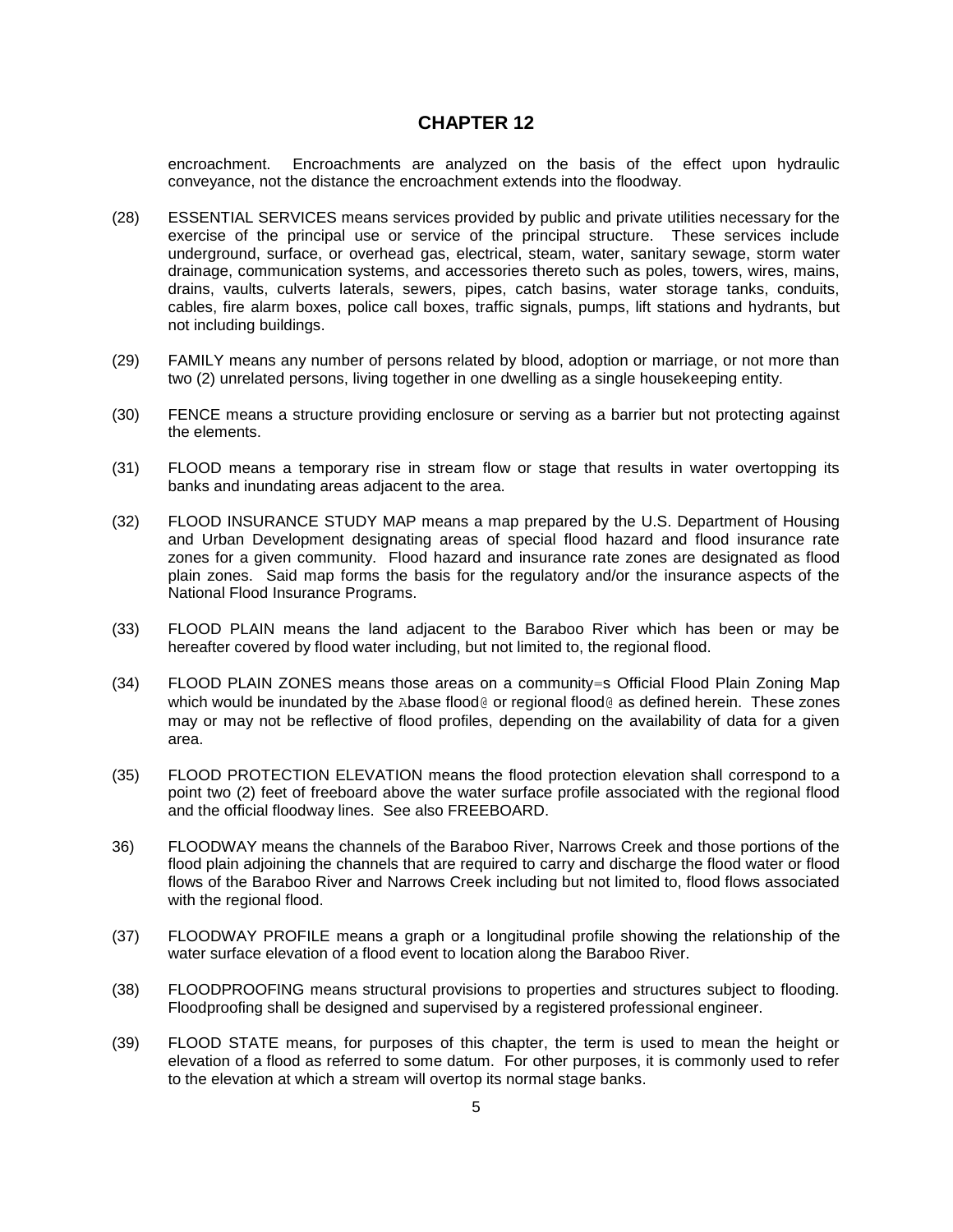- (40) FREEBOARD means a factor of safety usually expressed in terms of a certain amount of feet above a calculated flood level. Freeboard compensates for the many unknown factors that contribute to flood heights greater than the height calculated. These unknown factors include, but are not limited to, ice jams, debris accumulation, wave action, obstruction of bridge openings and floodways, the effects of urbanization on the hydrology of the watershed, loss of flood storage areas due to development, and aggravation of the river or stream bed.
- (41) FRONTAGE means all property abutting on one side of a street between two (2) intersecting streets or all of the property abutting on one side of a street between an intersecting street and the dead end of a street.
- (42) FRONT YARD means the smallest dimension of a lot abutting a public street measured along a street line.
- (43) GARAGE, PRIVATE means an accessory building or space for the storage only of not more than three (3) motor driven vehicles.
- (44) GARAGE, PUBLIC means any garage other than a private garage which is open to the public and used for the storage or major repair of motor vehicles.
- (45) GOVERNING BODY means the Village Board of Rock Springs.
- (46) HEIGHT OF BUILDING means the vertical distance from the mean elevation of the finished grade along the front of the building to highest point of a flat roof, the deck line of a mansard roof, or to the mean height level between eaves and ridge for gable, hip and gambrel roofs, but not including church spires, belfries, cupolas, domes, monuments, water towers, chimneys, smokestacks, flag poles, radio and television towers, masts and aerials, or parapet walls.
- (47) HOME OCCUPATION means any occupation for gain or support conducted within buildings by resident occupants which is incidental to the principal use of the premises, does not exceed twenty-five percent (25%) of the area of any floor, and no stock in trade is kept or sold except that made on the premises, and that no sign other than one name plate not more than four (4) square feet in area is installed. A household occupation includes uses such as baby sitting, millinery, dressmaking, canning, laundering and crafts, but does not include the display of any goods nor such occupations as barbering, beauty shops, dance schools, real estate brokerage or photographic studios.
- (48) HOTEL means a building in which there are more than five (5) sleeping rooms designed for occupancy as the temporary residence of transient guests for compensation, who are lodged with or without meals, and in which no provision is made for cooking in any individual room or suite.
- (49) INTERCHANGE means a grade-separated intersection on a state trunk highway with one or more turning roadways for travel between intersection legs.
- (50) INTERIOR LOT: See LOT, INTERIOR.
- (51) INTERSECTING HIGHWAY means a highway of any political jurisdiction which forms one or more legs of an interchange and to which access is not fully controlled.
- (52) JUNK YARD means an area consisting of buildings, structures or premises where junk, waste, discarded or salvage materials are bought, sold, exchanged, stored, baled, packed,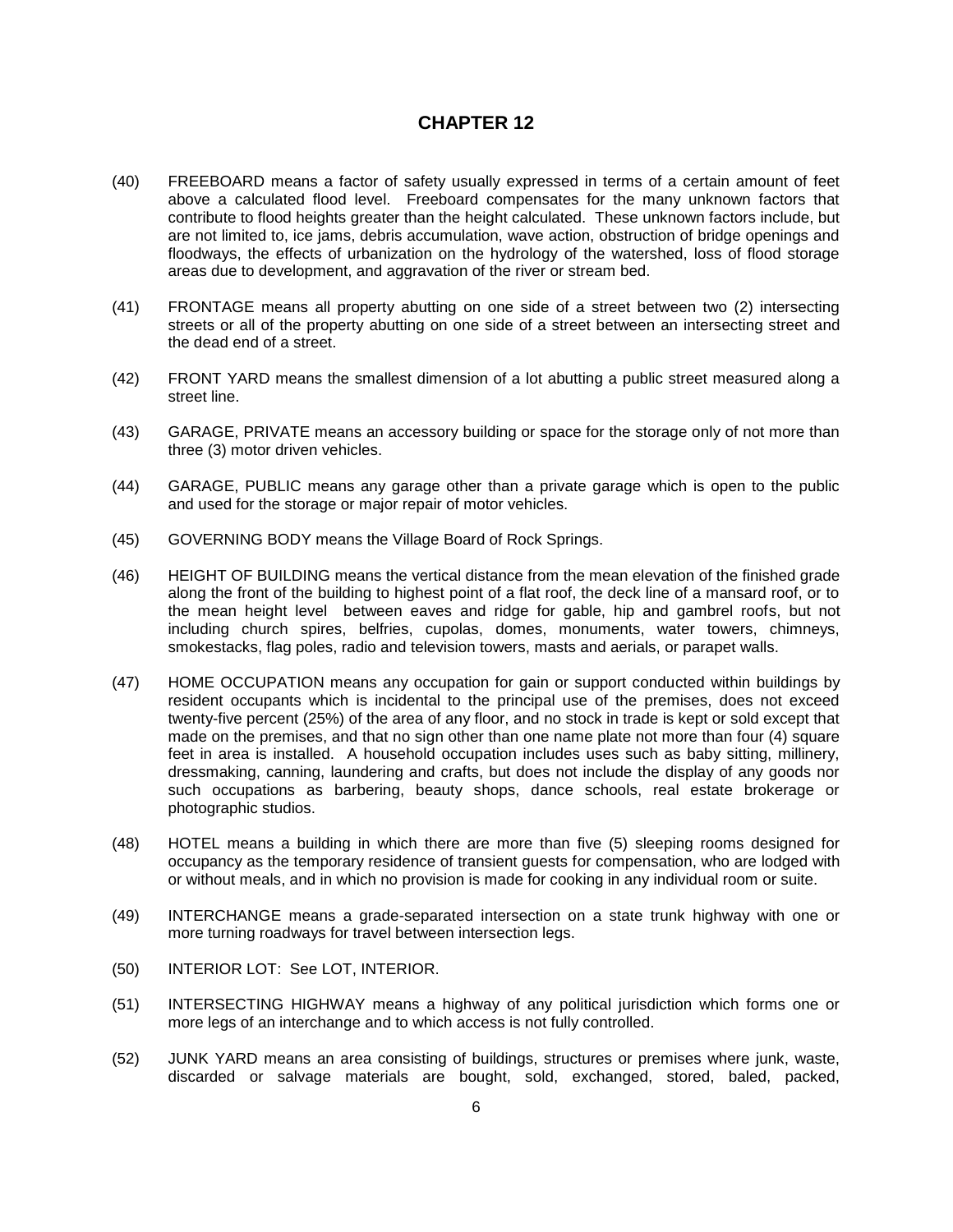disassembled or handled, including automobile wrecking yards, house wrecking and structural steel materials and equipment yards, but not including the purchase or storage of used furniture and household equipment or used cars in operational condition. Storage of three (3) or more unlicensed vehicles on the same premises shall be evidence of operation of a junk or salvage yard.

- (53) LOADING AREA means a completely off-street space or berth on the same lot for the loading or unloading of freight carriers having adequate ingress and egress to a public street or alley.
- (54) LODGING HOUSE means a building other than a hotel where lodging only is provided for compensation to three (3) or more persons.
- (55) LOT means a parcel of land having frontage on a public street, occupied or intended to be occupied by a principal structure or use and sufficient in size to meet the area and other open space provisions of this chapter.
- (56) LOT, CORNER: See CORNER LOT.
- (57) LOT, DEPTH OF means the mean horizontal distance between the front and rear lines.
- (58) LOT, INTERIOR means a lot other than a corner lot.
- (59) LOT, THROUGH means an interior lot having frontage on two (2) non-intersecting streets.
- (60) LOT LINES AND AREA means the peripheral boundaries of a parcel of land and the total area lying within such boundaries.
- (61) LOT WIDTH means the width of a parcel of land measured at the building setback line.
- (62) MOBILE HOMES means all mobile units intended for occupancy as a year-round permanent residence and so placed as to be permanently affixed to the site.
- (63) MOTEL means a series of attached, semi-attached or detached sleeping units for the accommodation of transient guests.
- (64) MUNICIPAL LIMITS means Village boundaries.
- (65) NONCONFORMING USES OR STRUCTURES means any structure, land or water, lawfully used, occupied or erected at the time of the effective date of this chapter or amendments thereto which does not conform to the regulations of this chapter or amendments thereto. Any such structure conforming in respect to use but not in respect to frontage, width, height, area, yard, parking, loading or distance requirements shall be considered a nonconforming structure and not a nonconforming use.
- (66) OFFICIAL FLOOD PLAIN ZONING MAP means that map, adopted and made part of this chapter as described in Section 17.60(2) of this chapter, which has been approved by the Department of Natural Resources and Federal Insurance Administration of HUD and which delineates those areas which would be inundated by the base or regional flood, including, but not limited to, numbered and unnumbered FLOOD PLAIN ZONES and where applicable, floodways, is the Flood Insurance Study Map.
- (67) OCCUPIED means already occupied or intended, designed or arranged to be used or occupied.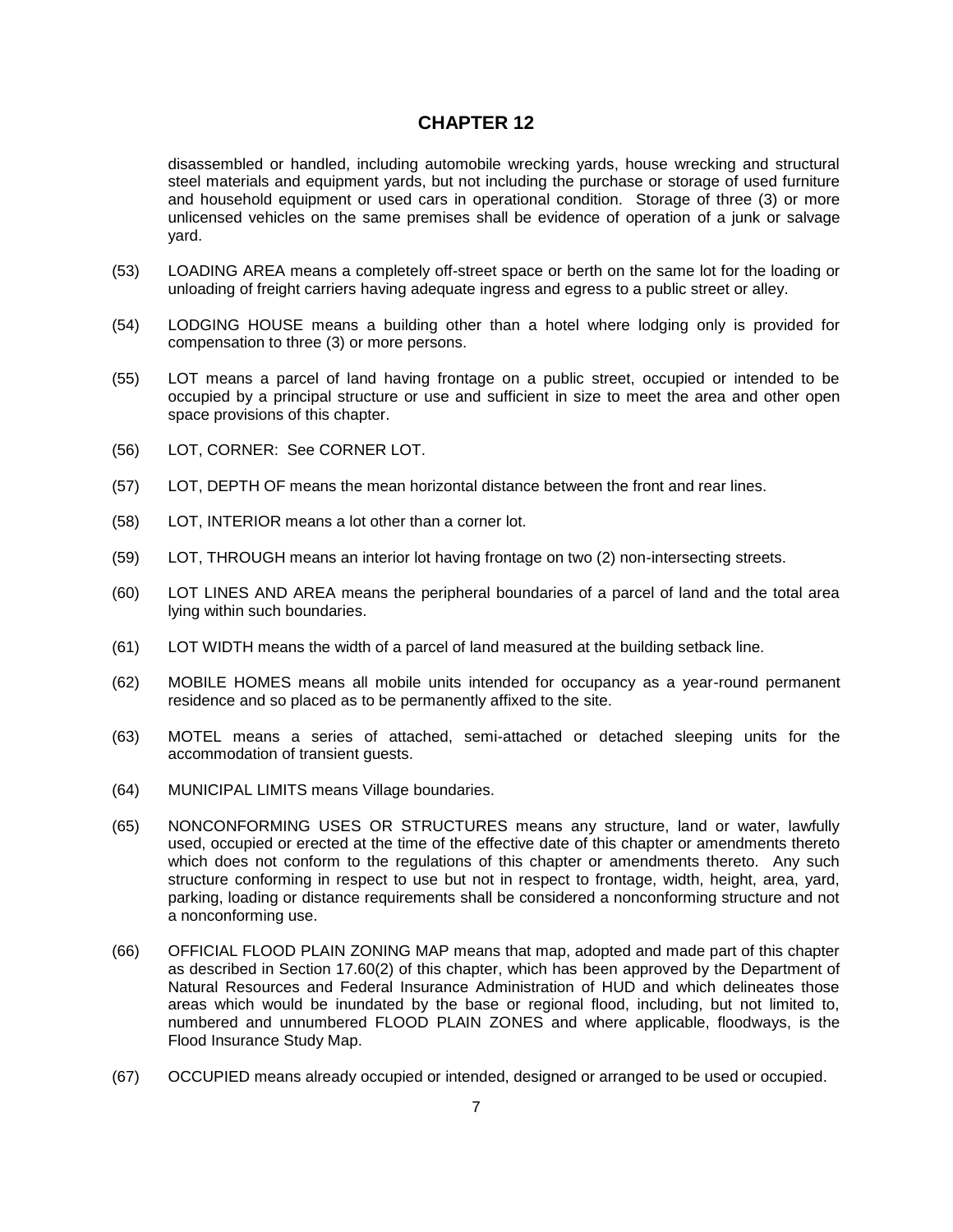- (68) ORDINARY HIGH WATER MARK means the highest point on the bank of the normal stage channel at which water level has been for a sufficient period of time to leave a definite mark.
- (69) PARKING LOT means a structure or premises containing ten (10) or more parking spaces open to the public for rent or a fee.
- (70) PARKING SPACE means a graded or surfaced area of not less than one hundred eighty (180) square feet, either enclosed or open, for the parking of a motor vehicle, having adequate ingress and egress to a public street or alley.
- (71) PARTIES IN INTEREST includes all abutting property owners, all property owners within one hundred (100) feet and all property owners of opposite frontages.
- (72) PLANNED DEVELOPMENT GROUP means a group of three (3) or more principal buildings designed to be maintained and operated as a unit in single ownership or control and which has certain facilities in common such as yards, open spaces, recreation areas, garages and parking areas.
- (73) PROFESSIONAL HOME OFFICE means a residence of a clergyman, architect, landscape architect, professional engineer, registered land surveyor, lawyer, artist, teacher, author, musician or persons in other recognized professions used to conduct their professions where the office does not exceed twenty-five percent (25%) of the area of any one floor of the residence and no more than one nonresident person is employed. Only one name plate not exceeding four (4) square feet in area containing the name and profession of the occupant shall be exhibited.
- (74) PUBLIC AIRPORT means any airport which complies with the definitions contained in the Wisconsin Statutes.
- (75) REACH means a hydraulic engineering term to describe longitudinal segments of the Baraboo River and Narrows Creek. A reach will generally include the segment of the flood plain where flood heights are primarily controlled by manmade or natural flood plain obstructions or restrictions. In an urban area, the segment of the Baraboo River between two (2) consecutive bridge crossings would most likely be a reach.
- (76) REAR YARD means a yard extending across the full width of the lot, the depth of which shall be the minimum horizontal distance between the rear lot line and a line parallel thereto through the nearest point on the principal structure. This yard shall be opposite the street yard or one of the street yards on a corner lot.
- (77) REGIONAL FLOOD means the regional flood is a flood determined by the U.S. Corps of Engineers which is representative of large floods known to have occurred generally in Wisconsin and reasonably characteristic of what can be expected to occur on the Baraboo River and Narrows Creek. The regional flood generally has an average frequency in the order of the one hundred (100) year recurrence interval flood determined from an analysis of floods on the Baraboo River and other streams in the same general region.
- (78) SETBACK means the minimum horizontal distance between the street line and the nearest point of a building or any projection thereof, excluding uncovered steps.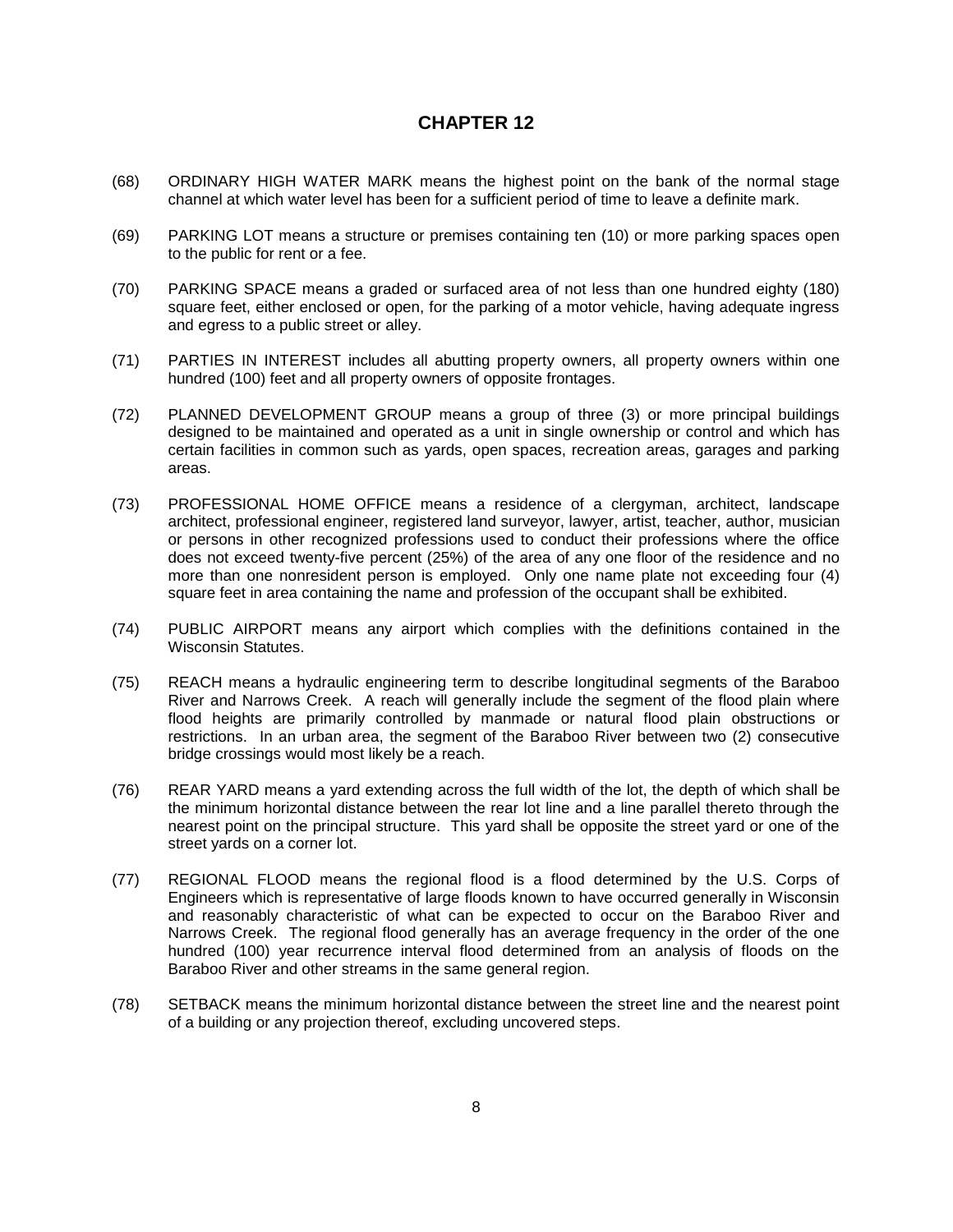- (79) SIDE YARD means a yard extending from the street yard to the rear yard of the lot, the width of which shall be the minimum horizontal distance between the side lot line and a line parallel thereto through the nearest point of the principal structure.
- (80) SIGNS means any words, letters, figures, numerals, phrases, sentences, emblems, devices, designs, trade names or trade marks by which anything is made known and which are used to advertise or promote an individual, firm, association, corporation, profession, business, commodity or product, and which is visible from any street or highway.
- (81) STANDARD PROJECT FLOOD means a hypothetical flood, estimated by the U.S. Corps of Engineers, representing the critical flood runoff volume and peak discharge that may be expected
- from the most severe combination of meteorological and hydrological conditions that are considered reasonably characteristic of the geographical region involved, excluding rare combinations.
- (82) STORAGE CAPACITY OF A FLOOD PLAIN means the volume of space above an area of flood plain that can be occupied by flood water of a given stage at a given time, regardless of whether or not the water is moving.
- (83) STORY means that portion of a building included between the surface of a floor and surface of the floor next above it or, if there be no floor above it, then the space between the floor and ceiling above it. A basement or cellar having one-half (2) or more of its height above grade shall be deemed a story for purposes of height regulation.
- (84) STORY, HALF means the space under any roof except a flat roof which if occupied for residential purposes, shall be counted as a full story.
- (85) STREET means all property dedicated or intended for public or private street purposes or subject to public easements therefor and twenty-one (21) feet or more in width providing access to abutting properties.
- (86) STREET LINE means a dividing line between a lot, tract or parcel of land and a contiguous street.
- (87) STREET YARD means a yard extending across the full width of the lot, the depth of which shall be minimum horizontal distance between the existing or proposed street or highway line and a line parallel thereto through the nearest point of the principal structure. Corner lots shall have two (2) such yards.
- (88) STRUCTURAL ALTERATIONS means any change in the supporting members of a structure such as foundation, bearing walls, columns, beams or girders.
- (89) STRUCTURE means any erection of construction such as buildings, towers, masts, poles, booms, signs, decorations, carports, machinery and equipment which requires a more or less permanent location on or in the ground.
- (90) SUBSTANTIAL IMPROVEMENT means any repair, reconstruction or improvement of a structure, the cost of which equals or exceeds fifty percent (50%) of the present equalized assessed value of the structure either before the improvement or repair is started, or if the structure has been damaged and is being restored, before the damage occurred. The term does not, however, include either of the following: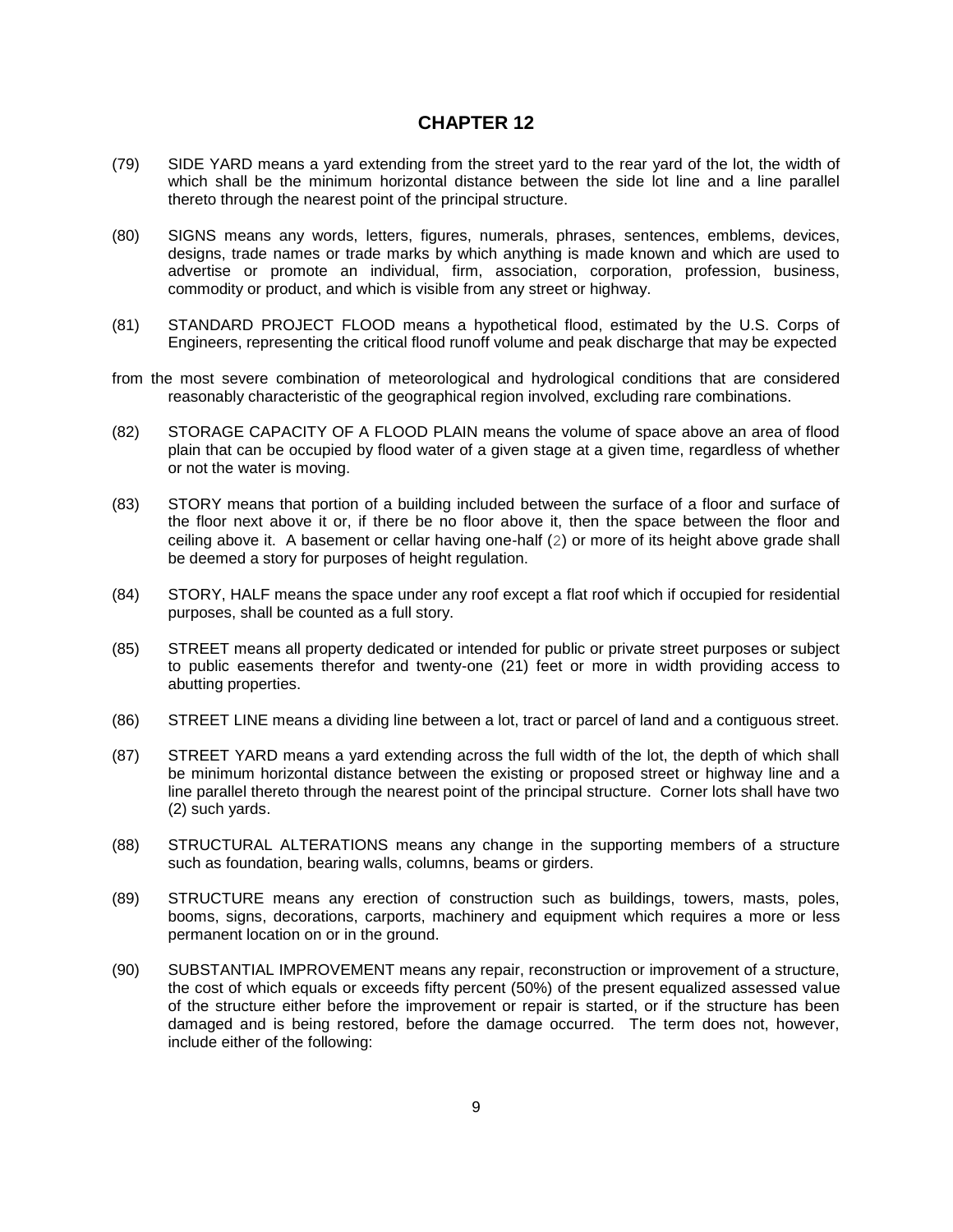- (A) Any project for improvement of a structure to comply with existing state or local health, sanitary or safety code specifications which are solely necessary to assure safe living conditions, or
- (B) Any alteration of a structure or side documented as deserving preservation by the Wisconsin State Historical Society or listed on the National Register of Historic Places.

Ordinary repairs are not considered structural repairs, modifications or additions; such maintenance repairs include internal and external painting, decorating, paneling and the replacement of doors, windows and other nonstructural components

- (91) TEMPORARY STRUCTURE means a moveable structure not designed for permanent human occupancy for the purpose that would commonly be expected to be relatively short term.
- (92) THROUGH LOT: See LOT, THROUGH.
- (93) TRAILERS means units, including camp trailers, intended for temporary occupancy.
- (94) UTILITIES means any public or private water supply or waste collection and/or disposal system, including, but not limited to septic systems, private and public wells and their attendant facilities, public sewage collection systems, and treatment facilities.
- (95) VISION CLEARANCE means an unoccupied triangular space at the street corner or a corner lot which is bounded by the street lines and a setback line connecting points specified by measurements for the same lot with a building, unoccupied at the corner of each line.
- (96) YARD means an open space on the same lot with a building unoccupied and unobstructed from the ground upward except as otherwise provided herein.

#### **12.03 Floodplain Terms (See Chapter 7A)**

- (1) "A-zones" Those areas shown on a municipality's "Official Floodplain Zoning Map" (see definition) which would be inundated by the base flood or "regional flood" as defined herein. These areas may be numbered or unnumbered A-Zones. The A-Zones may or may not be reflective of flood profiles, depending on the availability of data for a given area.
- (2) "Accessory structure or use" A detached subordinate structure or a use which is clearly incidental to, and customarily found with, the principal structure or use to which it is related and which is located on the same lot as that of the principal structure or use.
- (3) "Boathouse" As defined in Wis. Stat. ' 30.121(1), means a permanent structure used for the storage of watercraft and associated materials and includes all such structures which are totally enclosed, have roofs or walls or any combination of structural parts.
- (4) "Bulkhead line" A geographic line along a reach of navigable water that has been specified by adoption of a municipal ordinance and approved by the Department of Natural Resources pursuant to Wis. Stat. ' 30.11, and which allows limited filling between the bulkhead line and the original ordinary highwater mark, except where such filling is prohibited by the floodway provisions of this ordinance.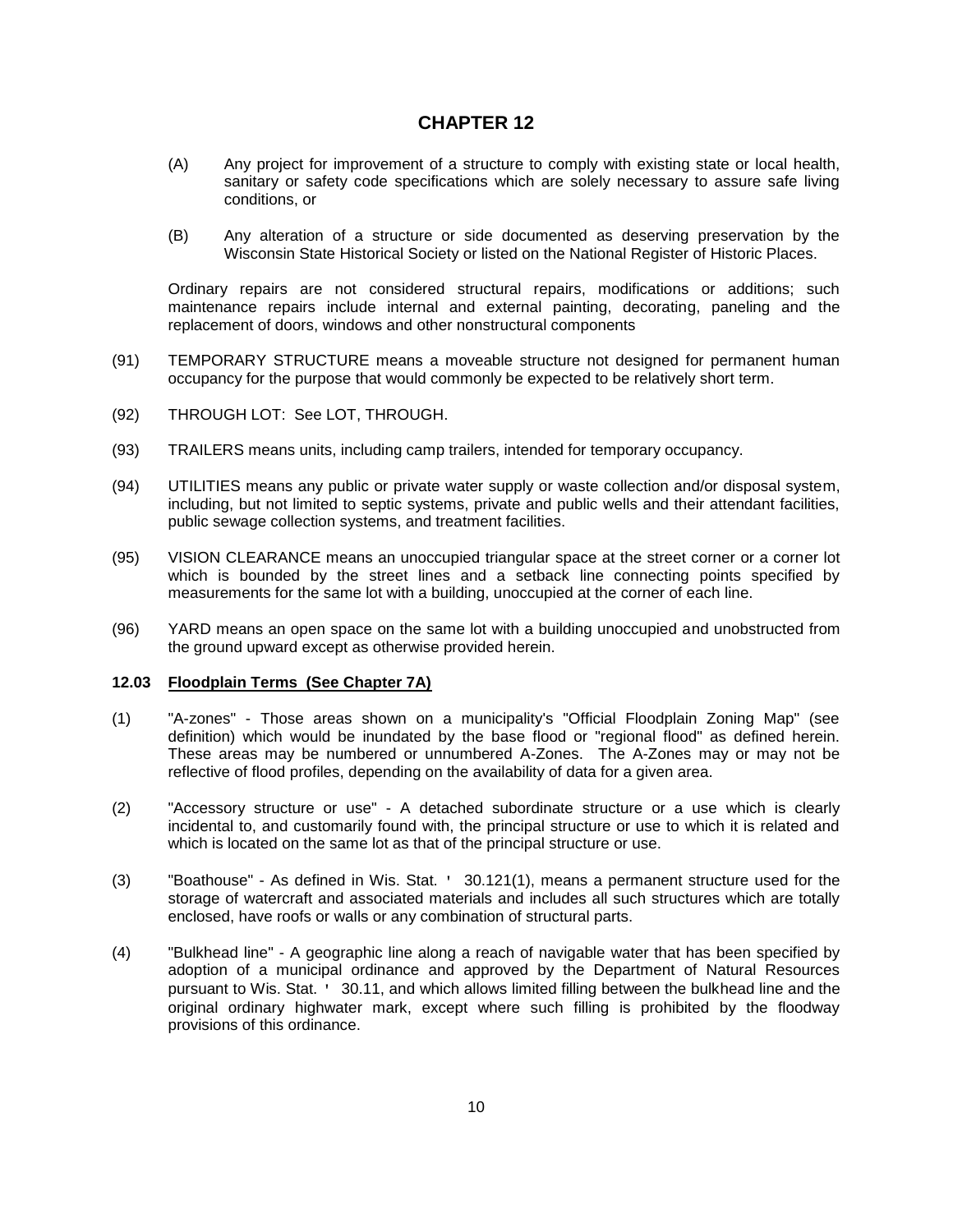- (5) "Certificate of compliance" A certification issued by the zoning administrator stating that any construction and use of land or a building, the elevation of fill or the first floor of a structure is in compliance with all of the provisions of this ordinance.
- (6) "Channel" A natural or artificial watercourse with definite bed and banks to confine and conduct normal flow of water.
- (7) "Conditional use" A use which is permitted by this ordinance provided that certain conditions specified in the ordinance are met and that a permit is granted by the Board of Appeals or, where designated, the planning or zoning agency.
- (8) "Department" The Wisconsin Department of Natural Resources.
- (9) "Development" Any new use, change of use and any change to improved or unimproved real estate, including, but not limited to, the construction of buildings, structures or accessory structures; any placement of mobile homes; the construction of additions or substantial alterations to buildings, structures or accessory structures; the placement of buildings or structures; ditching, lagooning, dredging, filling, grading, paving, excavation or drilling operations; and the deposition or extraction of earthen materials, public or private sewage disposal systems or water supply facilities.
- (10) "Drainage system" One or more artificial ditches, tile drains or similar devices which collect surface runoff or groundwater and convey it to a point of discharge.
- (11) "Dryland Access" A vehicular access route which is above the regional flood elevation and which connects land located in the floodplain to land which is outside the floodplain, such as a road with its surface above regional flood elevation and wide enough for wheeled rescue and relief vehicles.
- (12) "Encroachment" Any fill, structure, building, use or development in the floodway.
- (13) "Environmental control facility" Any facility, temporary or permanent, which is reasonably expected to abate, reduce or aid in the prevention, measurement, control or monitoring of noise, air or water pollutants, solid waste and thermal pollution, radiation or other pollutants, including facilities installed principally to supplement or to replace existing property or equipment not meeting or allegedly not meeting acceptable pollution control standards or which are to be supplemented or replaced by other pollution control facilities.
- (14) "Existing manufactured or mobile home park or subdivision" A parcel (or contiguous parcels) of land divided into two or more mobile home lots for rent or sale on which the construction of facilities for servicing the lots (including, at a minimum, the installation of utilities, either final site grading or the pouring of concrete pads, and the construction of streets) is completed before the effective date of this ordinance.
- (15) "Federal Emergency Management Agency (FEMA)" The federal agency that administers the National Flood Insurance Program.
- (16) "Fixed houseboat" As defined in Wis. Stat. ' 30.121(1), means a structure not actually used for navigation which extends beyond the ordinary highwater mark of a navigable waterway and is retained in place either by cables to the shoreline or by anchors or spudpoles attached to the bed of the waterway.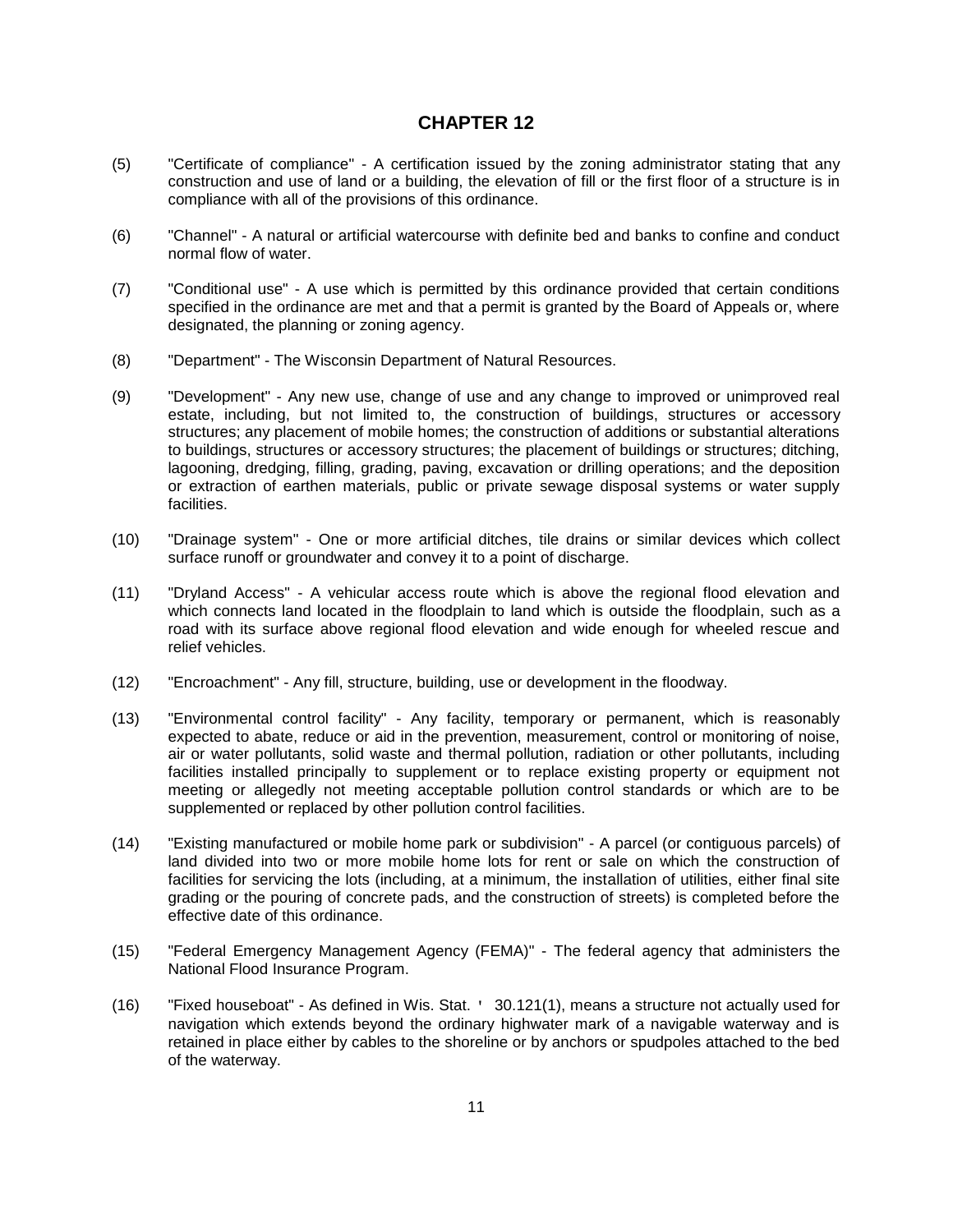- (17) "Flood" or "Flooding" A general and temporary condition of partial or complete inundation of normally dry land areas caused by:
	- a) The overflow or rise of inland waters;
	- b) The rapid accumulation or runoff of surface waters from any source; and
	- c) The inundation caused by waves or currents of water exceeding anticipated cyclical levels along the shore of Lake Michigan or Lake Superior; and
	- d) The sudden increase caused by an unusually high water level in a natural body of water, accompanied by a severe storm, or by an unanticipated force of nature, such as a seiche, or by some similarly unusual event.
- (18) "Floodfringe" That portion of the floodplain outside of the floodway which is covered by floodwaters during the regional flood; it is generally associated with standing water rather than rapidly flowing water.
- (19) "Flood Hazard Boundary Map" A map prepared for the municipality by FEMA designating approximate flood hazard areas. Flood hazard areas are designated as unnumbered A-Zones and do not contain floodway lines or regional flood elevations. These maps form the basis for both the regulatory and insurance aspects of the National Flood Insurance Program.
- (20) "Flood Insurance Study" A technical engineering examination, evaluation, and determination of flood hazard areas. It provides maps designating those areas affected by the regional flood and provides both flood insurance rate zones and regional flood elevations as well as floodway lines. The flood hazard areas are designated as numbered or unnumbered A-Zones. Flood insurance study maps form the basis for both the regulatory and the insurance aspects of the National Flood Insurance Program.
- (21) "Floodplain" That land which has been or may be hereafter covered by floodwater during the regional flood. The floodplain includes of the floodway and the floodfringe and general floodplain areas.
- (22) "Floodplain Island" A natural geologic land formation within the floodplain that is surrounded, but not covered, by floodwater during the regional flood.
- (23) "Flood profile" A graph or a longitudinal profile line showing the relationship of the water surface elevation of a flood event to locations of land surface elevations along a stream or river.
- (24) "Floodproofing" Any combination of structural and nonstructural additions, changes or adjustments which reduce or eliminate flood damage to unimproved or improved real estate, water and sanitary facilities, structures and their contents.
- (25) "Flood protection elevation" An elevation that corresponds to a point two feet of freeboard above the water surface profile associated with the regional flood. (Also see: FREEBOARD.)
- (26) "Floodway" The channel of a river or stream and those portions of the floodplain adjoining the channel required to carry the regional flood discharge.
- (27) "Floodway encroachment lines" Represent the limits of obstruction to flood flows. These lines are designated on both sides of, and generally parallel to, the channel of a river or stream. They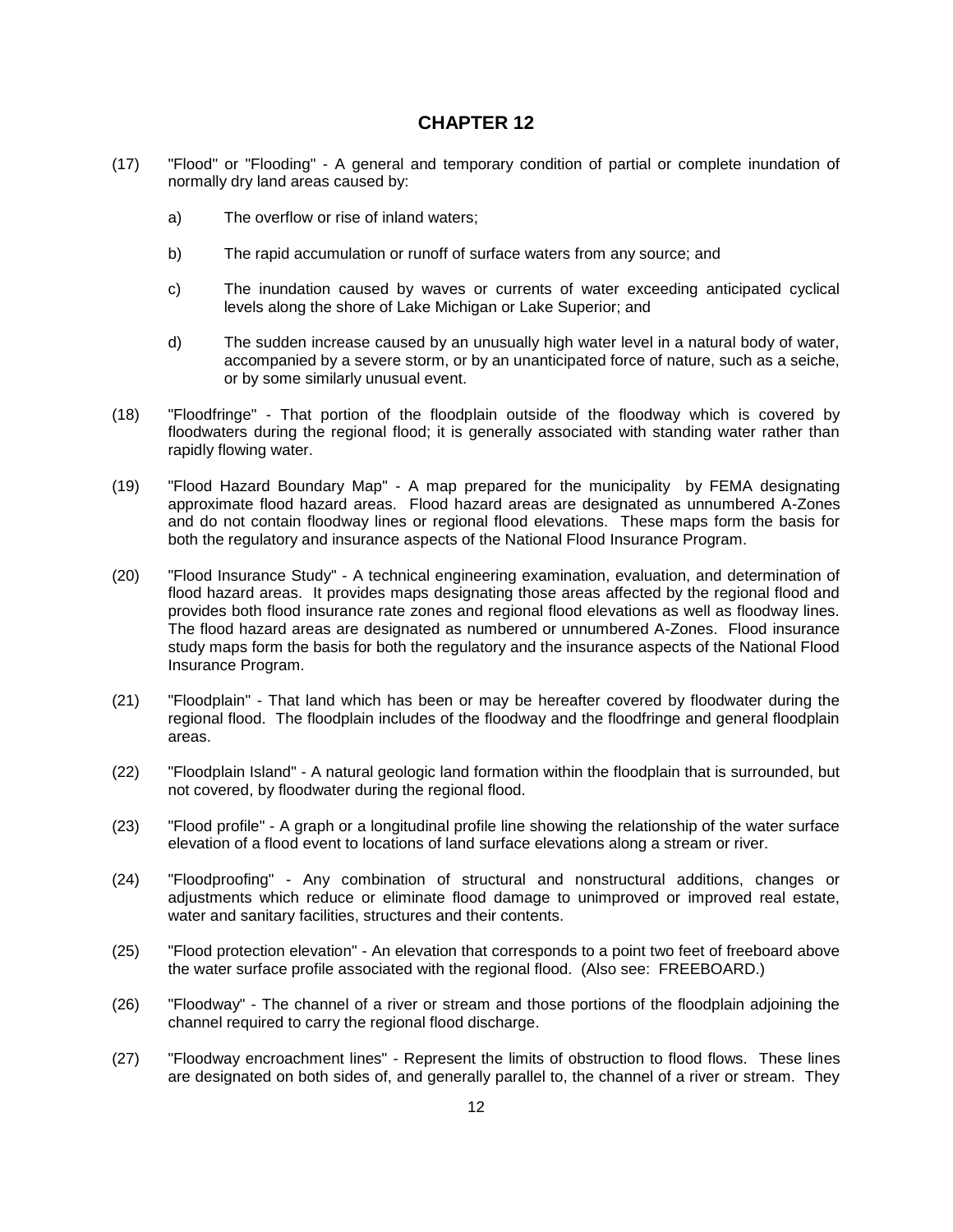are established by assuming that the area landward (outside of the encroachment lines) will ultimately be developed in such a way that it will not convey flood flows, but the development will not cause an increase to regional flood elevations upstream. It is assumed that any development riverward of these lines will cause an obstruction and will require a detailed analysis to determine its effect on the regional flood elevations upstream.

- (28) "Freeboard" Represents a factor of safety usually expressed in terms of a certain amount of feet above a calculated flood level. Freeboard compensates for the many unknown factors that contribute to flood heights greater than the height calculated. These unknown factors include, but are not limited to, ice jams, debris accumulation, wave action, obstruction of bridge openings and floodways, the effects of urbanization on the hydrology of the watershed, loss of flood storage areas due to development and the sedimentation of a river or stream bed.
- (29) "Hearing Notice" Publication or posting meeting the requirements of Chapter 985 Wis. Stat. Class One (1) notice is required at a minimum for appeals; published once at least one week (7 days) before the hearing. Class (2) notice is required at a minimum for all zoning ordinances and amendments including map amendments; published twice, once each week consecutively, the last publication at least a week (7 days) before the hearing. Local ordinances or bylaws may require additional notice exceeding these minimums.
- (30) "High flood damage potential" Any danger to human life or public health or the potential for any significant economic loss to a structure or its contents.
- (31) "Increase in Regional Flood Height" A calculated upward rise in the regional flood elevation, equal to or greater than 0.01 foot, resulting from a comparison of existing conditions and proposed conditions which is directly attributable to development in the floodplain, but not attributable to manipulation of mathematical variables such as roughness factors, expansion and contraction coefficients and discharge.
- (32) "Land use" Any nonstructural use made of unimproved or improved real estate. (Also see DEVELOPMENT.)
- (33) "Mobile home" or "Manufactured Home" A structure transportable in one or more sections, which is built on a permanent chassis and is designed to be used with or without a permanent foundation when connected to required utilities. For the purpose of this ordinance, it does not include recreational vehicles or travel trailers.
- (34) "Navigable waters" Lake Superior, Lake Michigan, all natural inland lakes within Wisconsin, and all streams, ponds, sloughs, flowages and other waters within the territorial limits of this state, including the Wisconsin portion of boundary waters, which are navigable under the laws of this state. The Wisconsin Supreme Court has declared navigable bodies of water with a bed differentiated from adjacent uplands and with levels or flow sufficient to support navigation by a recreational craft of the shallowest draft on an annually recurring basis. [Muench v. Public Service Commission, 261 Wis. 492 (1952) & DeGayner and Co., Inc. v. Department of Natural Resources, 70 Wis. 2d 936 (1975)]
- (35) "Obstruction to Flow" Any development which physically blocks the conveyance of floodwaters such that this development by itself or in conjunction with any future similar development will cause an increase in regional flood height.
- (36) "Official floodplain zoning map" That map, adopted and made part of this ordinance, as described in Section 7.31, which has been approved by the Department and FEMA.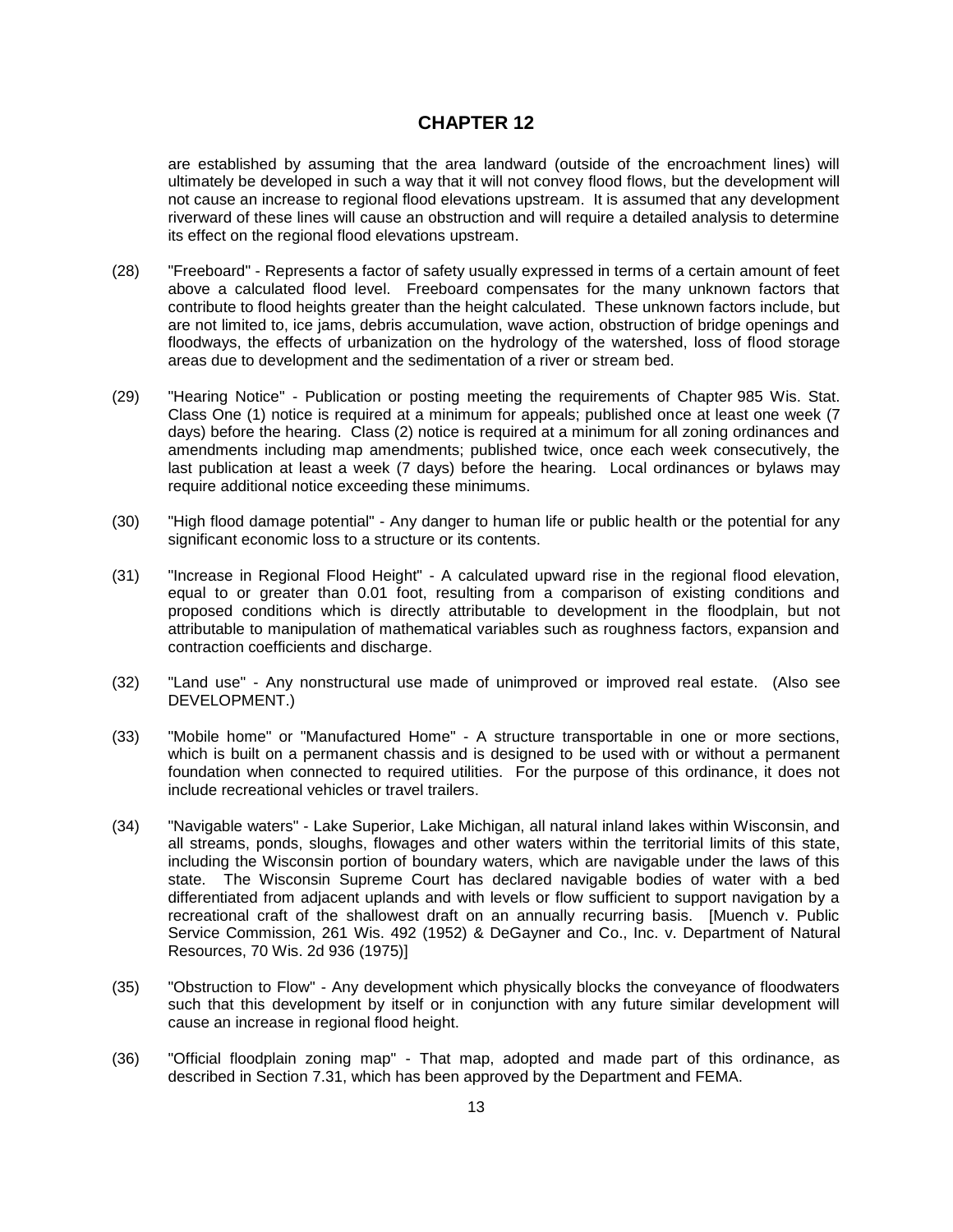- (37) "Open space use" Those uses having a relatively low flood damage potential and not involving structures.
- (38) "Ordinary highwater mark" The point on the bank or shore up to which the presence and action of surface water is so continuous as to leave a distinctive mark such as by erosion, destruction or prevention of terrestrial vegetation, predominance of aquatic vegetation, or other easily recognized characteristic.
- (39) "Person" An individual, or group of individuals, corporation, partnership, association, municipality or state agency.
- (40) "Planning agency" The municipal planning commission, agency, committee or a board of public land commissioners of the municipality's governing body created under Wis. Stat. ' 62.23(1), which acts on matters pertaining to planning and zoning.
- (41) "Regional flood" A flood determined to be representative of large floods known to have generally occurred in Wisconsin and which may be expected to occur on a particular stream because of like physical characteristics. The flood frequency of the regional flood is once in every one hundred (100) years. This means that in any given year, there is a one percent (1%) chance that the regional flood may occur or be exceeded. During a typical 30-year mortgage period, the regional flood has a twenty-six percent (26%) chance of occurrence. The regional flood is based upon a statistical analysis of stream flow records available for the watershed or an analysis of rainfall and runoff characteristics in the general watershed region or both. FEMA uses the term "base flood" which means the regional flood.
- (42) "Shorelands" Lands within the following distances from the ordinary highwater mark of navigable waters; one thousand (1000) feet from a lake, pond or flowage; and three hundred (300) feet from a river or stream or to the landward side of the floodplain, whichever distance is greater.
- (43) "Shoreland-wetland district" The zoning district, created in this zoning ordinance, comprised of shorelands that are designated as wetlands on the wetlands inventory maps which have been adopted and made a part of this ordinance.
- (44) "Storage capacity of a floodplain" The volume of space above an area of floodplain land that can be occupied by flood water of a given stage at a given time, regardless of whether the water is moving.
- (45) "Unnecessary hardship" That circumstance where special conditions, which were not selfcreated, affect a particular property and make strict conformity with the restrictions governing dimensional standards (such as area, setbacks, frontage, or height) unnecessarily burdensome or unreasonable in light of the purpose of this ordinance. Unnecessary hardship is present only where, in the absence of a variance, no feasible use can be made of the property.
- (46) "Variance" An authorization granted by the Board of Appeals to construct, alter or use a building or structure in a manner that deviates from the dimensional standards of this ordinance. A variance may not permit a use of property otherwise is prohibited by the ordinance or allow construction not protected to the flood protection elevation.
- (47) "Water surface profile" A graphic representation showing the elevation of the water surface of a watercourse for each position along a reach of river or stream at a certain flood flow. A water surface profile of the regional flood is used in regulating floodplain areas.